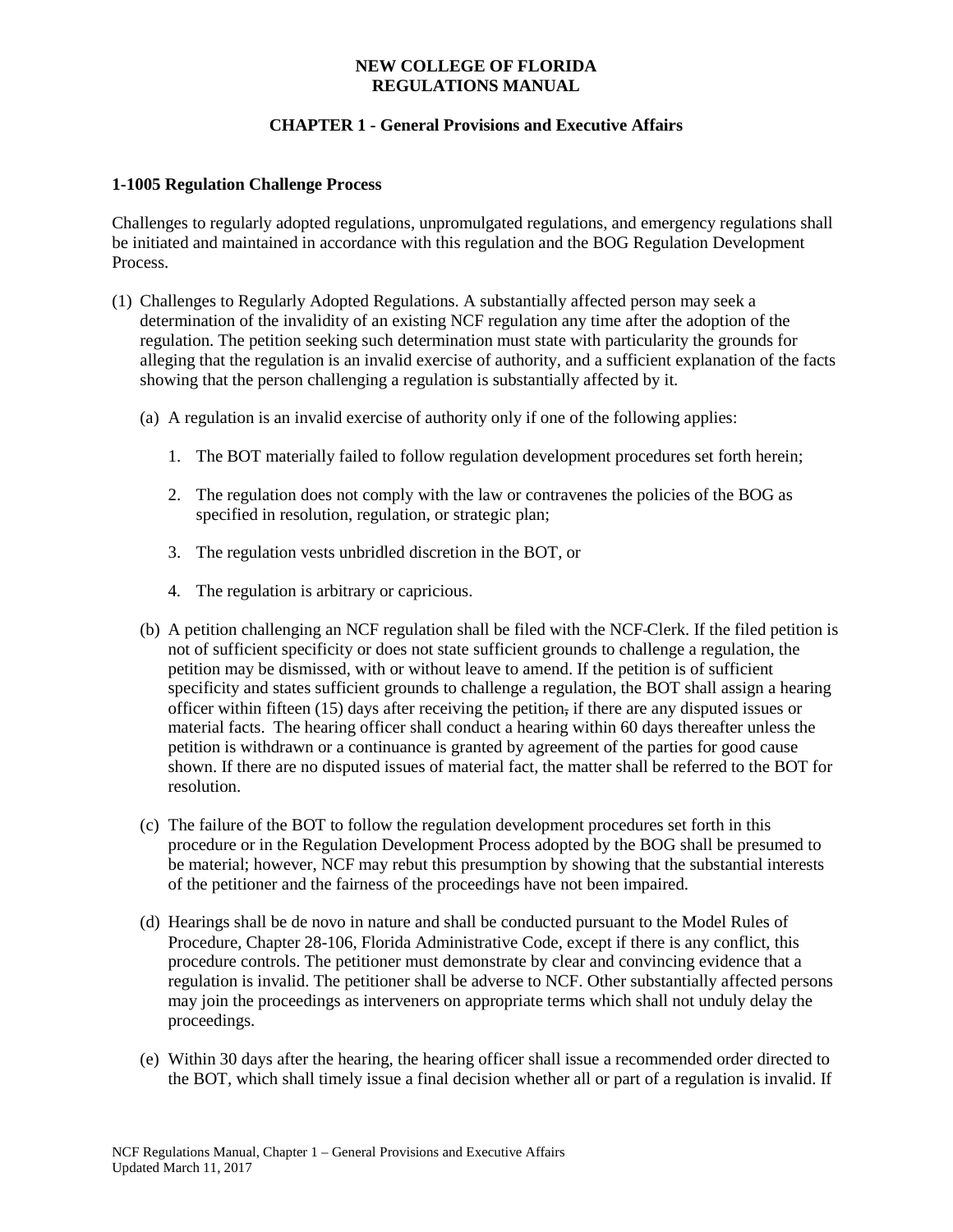### **NEW COLLEGE OF FLORIDA REGULATIONS MANUAL**

# **CHAPTER 1 - General Provisions and Executive Affairs**

a regulation is declared invalid in whole or in part notice of the decision shall be given on the NCF internet website.

- (2) Challenges to Unpromulgated Regulations. A petition challenging a statement of general applicability to guide the conduct or action of constituents or the public that has not been promulgated as a regulation shall be filed with the NCF Clerk. The petition shall include the text of the statement or a description of the statement and shall state with particularity facts sufficient to show that the statement constitutes a regulation as defined in this procedure and that NCF has not adopted the statement by regulation development procedures adopted by NCF or by the BOG.
	- (a) Within fifteen (15) days after receipt of the petition, NCF shall assign a hearing officer who shall conduct a hearing in compliance with paragraph  $(1)$  (d) and (e) of this regulation within thirty (30) days thereafter, unless the petition is withdrawn or a continuance is granted by agreement of the parties for good cause shown. If a hearing is held and the petitioner proves the allegations of the petition, the BOT shall have the burden of proving that regulation development is not feasible. Regulation development shall be presumed feasible unless:
		- 1. NCF has not had sufficient time to acquire the knowledge and experience reasonably necessary to address a statement by regulation development; or
		- 2. Related matters are not sufficiently resolved to enable NCF to address a statement by regulation development.
	- (b) Within thirty (30) days after the hearing, the hearing officer shall issue a recommended order directed to the BOT, which may determine that all or part of a statement should have been promulgated as a regulation under procedures set forth in this regulation. The decision shall be published on the NCF internet website and all reliance on the statement or any substantially similar statement as a basis for action shall be discontinued.
	- (c) If, prior to a recommended order of a hearing officer, the BOT begins regulation development under this procedure to address the statement, a presumption is created that the BOT is acting expeditiously and in good faith to adopt regulation(s) that address the statement, and reliance upon the statement or any substantially similar statement as a basis for action shall be permitted.
	- (d) If the BOT fails to approve regulations that address the statement within one hundred and eighty (180) days after publishing notice of proposed regulation(s), for the purposes of the regulation challenge proceeding, a presumption is created that NCF is not acting expeditiously and in good faith to adopt regulation, and the case should proceed to a final hearing.
- (3) Challenges to Emergency Regulations. Within seven (7) days after receiving a petition from a substantially affected person challenging an emergency regulation, if the petition complies with the requirements of paragraph (1) of this Regulation, the BOT shall assign a hearing officer. The hearing officer shall conduct a hearing in compliance with paragraph (1) (d) of this regulation within twenty (20) days, unless the petition is withdrawn. Within Ten (10) days of the hearing, the hearing officer shall issue a recommended order directed to the BOT, which shall timely issue a final decision.